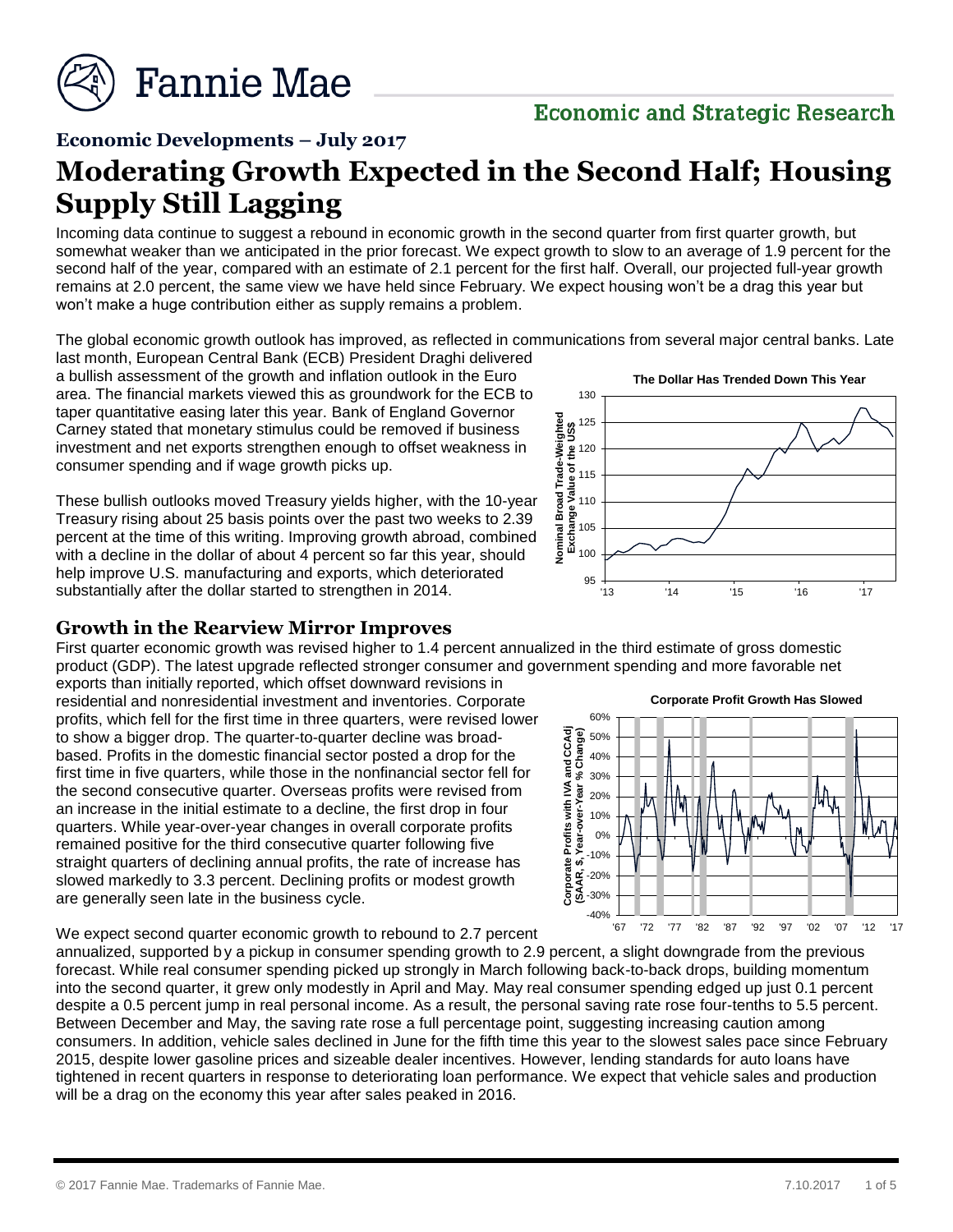



Meanwhile, the Fed' s favored measure of inflation, which is tied to consumer spending, has moved further below the two -percent target. The Personal Consumption Expenditures (PC E ) deflator fell 0.1 percent in May, the second decline in the past three months, pushing annual inflation lower to 1.4 percent. Excluding food and energy, the core PCE deflator increased 0.1 percent from April and 1.4 percent from last May. Declining inflation in healthcare expenditures, which account for nearly one -fourth of core PCE, has partly restrained core inflation. So far, Fed officials have attributed the recent weakness in inflation to transitory factors. The minutes to the June Federal Open Market Committee (FOMC) meeting note that, "most participants" felt that softness in inflation was driven by "idiosyncratic factors, including sharp declines in prices of wireless telephone services and prescription drugs ."

Sluggish consumer spending growth has occurred amid historically high consumer confidence, but even that has pulled back somewhat from the recent peaks witnessed after the Presidential election. Declining gasoline prices and rising stock prices have likely helped support confidence.

Positive labor market conditions have also supported the consumer. According to the most recent jobs report , nonfarm payrolls increased 222,000 in June and gains in the prior two months were revised higher by 47,000. The monthly job gain during the first half of this year averaged 180,000, the same as registered during the first six months of 2016. The average workweek edged up one -tenth in June to 34.5 hours.

Despite solid job growth, accelerating wage gains remain elusive. Average hourly earnings rose 0.2 percent from May and 2.5 percent from a year ago, where it has hovered for most of the year. Earnings growth can be volatile from month to month. On a quarterly basis, annual growth for the second quarter moderated to the slowest pace since the first quarter of 2016.

Other news from the June jobs report was mixed. While the unemployment rate edged up one-tenth to 4.4 percent, it was due to labor force growth outpacing employment gain s and pushing the labor force participation rate up one tick to 62.8 percent. On a disappointing note, the broadest measure of labor underutilization (the U -6 rate),

4.50%  $\frac{1}{\frac{9}{25}}$ 4.75% 5.00% 5.25% 5.50% 5.75% 6.00% May-16 Jul-16 Jul-16 Jul-16 Sep-16 Oct-16 Nov-16 Personal Saving Rate (SA, %)<br> **A** 4.50%<br> **A** 4.50%<br> **A** 4.50%<br> **Personal Saving Personal Saving Rate (SA, %)**<br> **Personal Saving Personal Saving Rate (SA, %)**<br> **Personal Savi** 

**The Saving Rate Has Climbed This Year**

**Fed's Favored Inflation Measure Falls Further** 







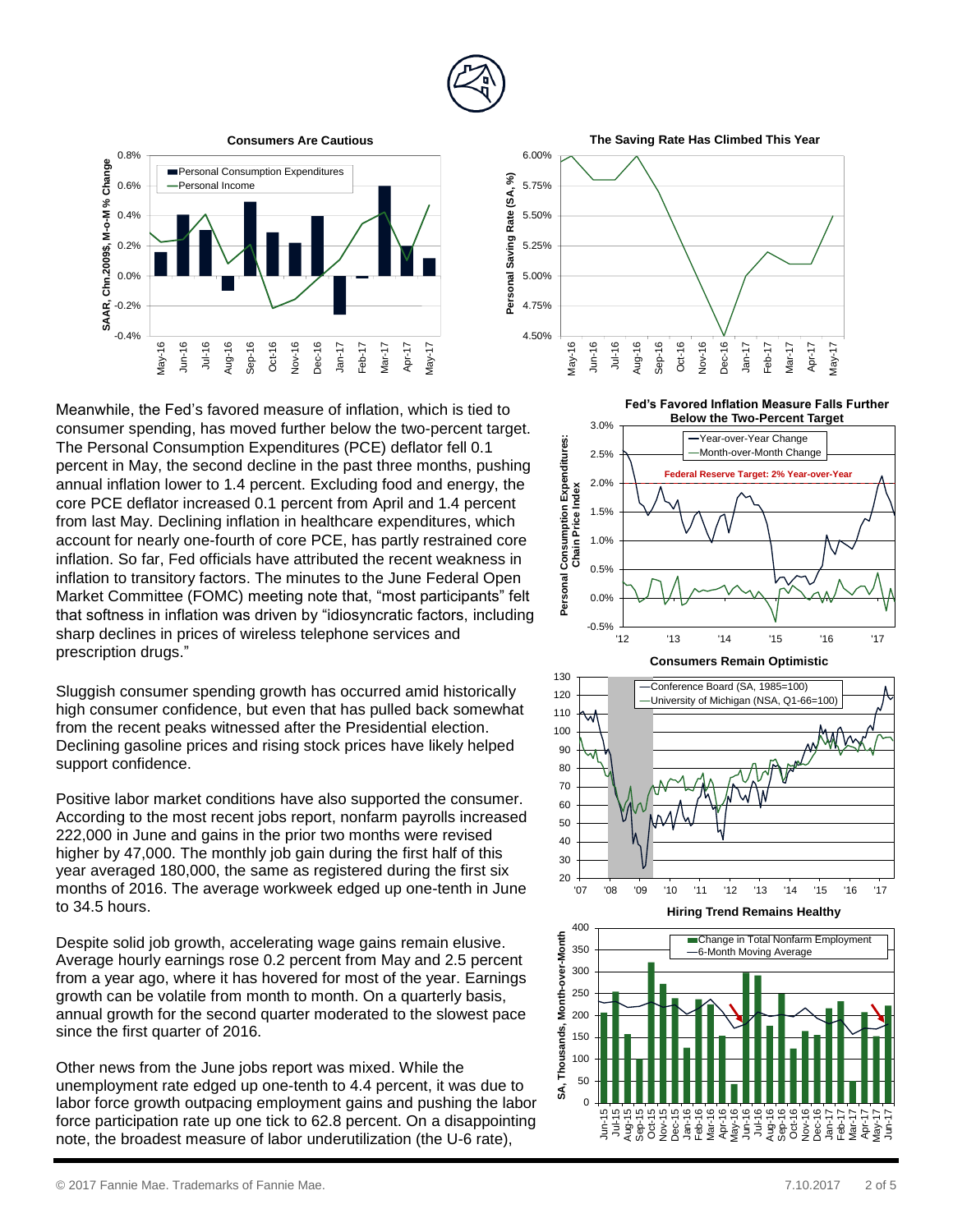

which includes discouraged workers and part-time workers who prefer full-time jobs, rose two-tenths to 8.6 percent after declining for four consecutive months.



#### **The Fed Stays the Course**

The June jobs report should create no sense of urgency and allow the Fed to stay the course of gradual monetary policy normalization. The minutes of the June FOMC meeting showed no consensus on when the Fed should begin to wind down its \$4.5 trillion balance sheet. "Several" participants preferred to announce the policy change "within a couple of months." Others wanted to defer until later in the year to allow the Fed more time to assess the economic and inflation outlook. We now expect the Fed to announce its policy to taper the balance sheet in September and hike the fed funds rate once more this year in December.

### **Housing Roundup**

Recent housing data, especially those related to homebuilding, have come in soft. Single-family starts fell in May for the second time in three months and permits dropped for the third consecutive month. Similarly, multifamily starts decreased for the fifth straight month to the slowest pace since last September and permits also fell. The declining trend in multifamily construction reflects the mature state of the sector's expansion. Recent declines in the single-family sector might reflect payback from the boost caused by unseasonably warm weather earlier in the year. In addition, a shortage of workers likely remains a constraint on construction activity because new homes have been selling well and the number of single-family homes authorized but not started has climbed significantly this year from a year ago.

Through the first five months of this year, single-family starts were about 7 percent higher than the same period last year, compared with a decline of about 5 percent for multifamily starts. Because of the unexpected weakness in single-family construction, we revised lower our full-year projection of single-family starts to a gain of about 6 percent, versus approximately 9 percent growth in the May forecast. We expect multifamily starts to decline slightly this year from last year, the same view expressed in the prior forecast.

Private residential construction spending also fell in May for the first time in more than a year, reflecting a pullback in both units built and average construction cost per unit. After rising at a double-digit annualized pace in the first quarter, real residential investment likely fell modestly in the second quarter, dragging on GDP for the first time in three quarters.

Home sales have been more encouraging than housing starts. New home sales rose in May on the heels of sizable upward revisions. Existing home sales also rose during the month, reversing some of the decline in April. Year-to-date through May, total home sales increased 3.9 percent from the same period a year ago, roughly tracking with our forecast for a 3.3 percent rise for all of 2017.

The lack of inventory continues to constrain sales. For-sale inventory of existing homes fell 8.4 percent from last May's level and has been posting year-over-year declines since June 2015. The months' supply declined to 4.2 months from 4.7 months last May. The average time on the market fell to a fresh record low of 27 days, down from 29 days in April and 32 days a year earlier.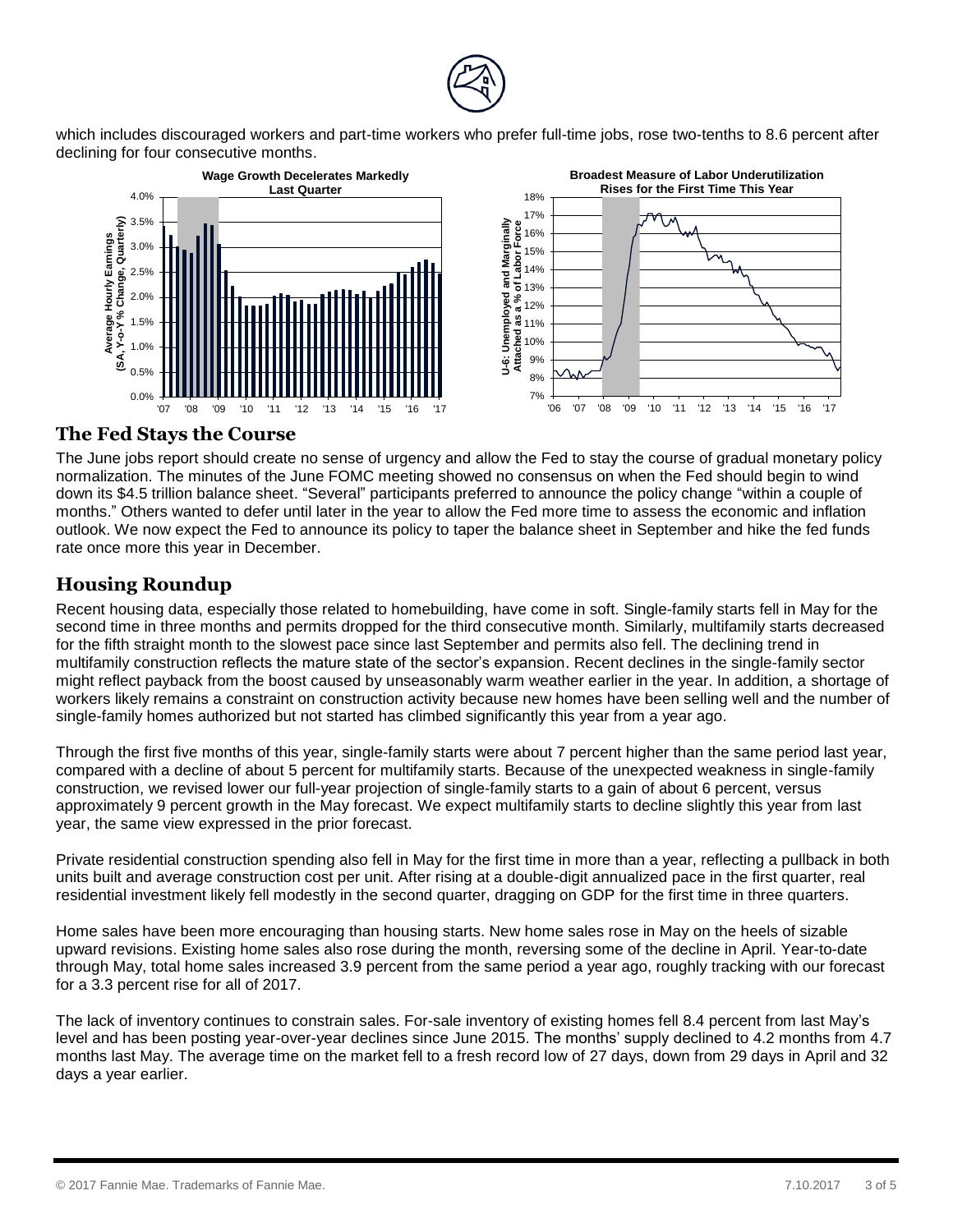

Recent trends in leading indicators of home sales are mixed. On a positive note, average purchase mortgage applications rose in June for the fourth consecutive month amid a decline in average fixed mortgage rates to the lowest level since November. By contrast, pending home sales fell in May for the third consecutive month.



An extremely tight inventory of homes for sale continues to support home prices, with main measures of home prices posting an annual gain of between 5.5 percent (S&P Case-Shiller) and 6.9 percent (Federal Housing Finance Agency) in April. In May, the CoreLogic Home Price Index rose 6.6 percent from a year ago, with lower-priced homes experiencing significantly stronger appreciation. For example, prices in the lowest tier (75 percent or less of the median) rose 9.4 percent from a year ago, while prices for the low-to-middle tier (between 100 and 125 percent of the median) posted an 8.1 percent year-over-year gain. With the continued robust pace of home price appreciation, we revised higher our projected home price forecast for the rest of this year.

Consumers are also more optimistic regarding the home price outlook, according to the Fannie Mae [National Housing Survey.](http://fanniemae.com/portal/research-insights/surveys/national-housing-survey.html) The June survey showed that the net share of consumers expecting home prices to go up over the next year jumped 6 percentage points to 46 percent, the highest reading since September 2013. The survey also showed that more consumers believe it is easy to get a mortgage and fewer think it is difficult to obtain one. The gap between the share of consumers saying it is easy to get a mortgage and the share believing it is difficult widened to 22 percentage points, the biggest difference since the survey's inception in 2010.

Consumers' view of mortgage credit accessibility is consistent with results from surveys of lenders, including the Federal Reserve Board Senior Loan Officer Opinion Survey in Bank Lending Practices and Fannie Mae's [Mortgage Lender Sentiment Survey,](http://fanniemae.com/portal/research-insights/surveys/mortgage-lender-sentiment-survey.html) both of which showed that lenders continued to ease lending standards during the second quarter. The latter survey indicated that lenders also expected credit standards to ease further in the current quarter. By easing credit standards lenders attempt to increase access to homeownership; however, given the extremely lean supply, they may also put additional upward pressure on home prices and reduce home purchase affordability. Resulting affordability challenges might be especially pressing for potential first-time home buyers who, unlike trade-up buyers, are unable to reap the benefit of rapid home price appreciation in their existing properties.

Mortgage rates have supported housing demand and should continue to do so through the rest of the year. We expect 30-year fixed mortgage rates to average 4.1 percent in the fourth quarter, compared with 4.0 percent last quarter. Given our lower projected single-family





**Consumers Believe It's Easier to Get a Mortgage Now**